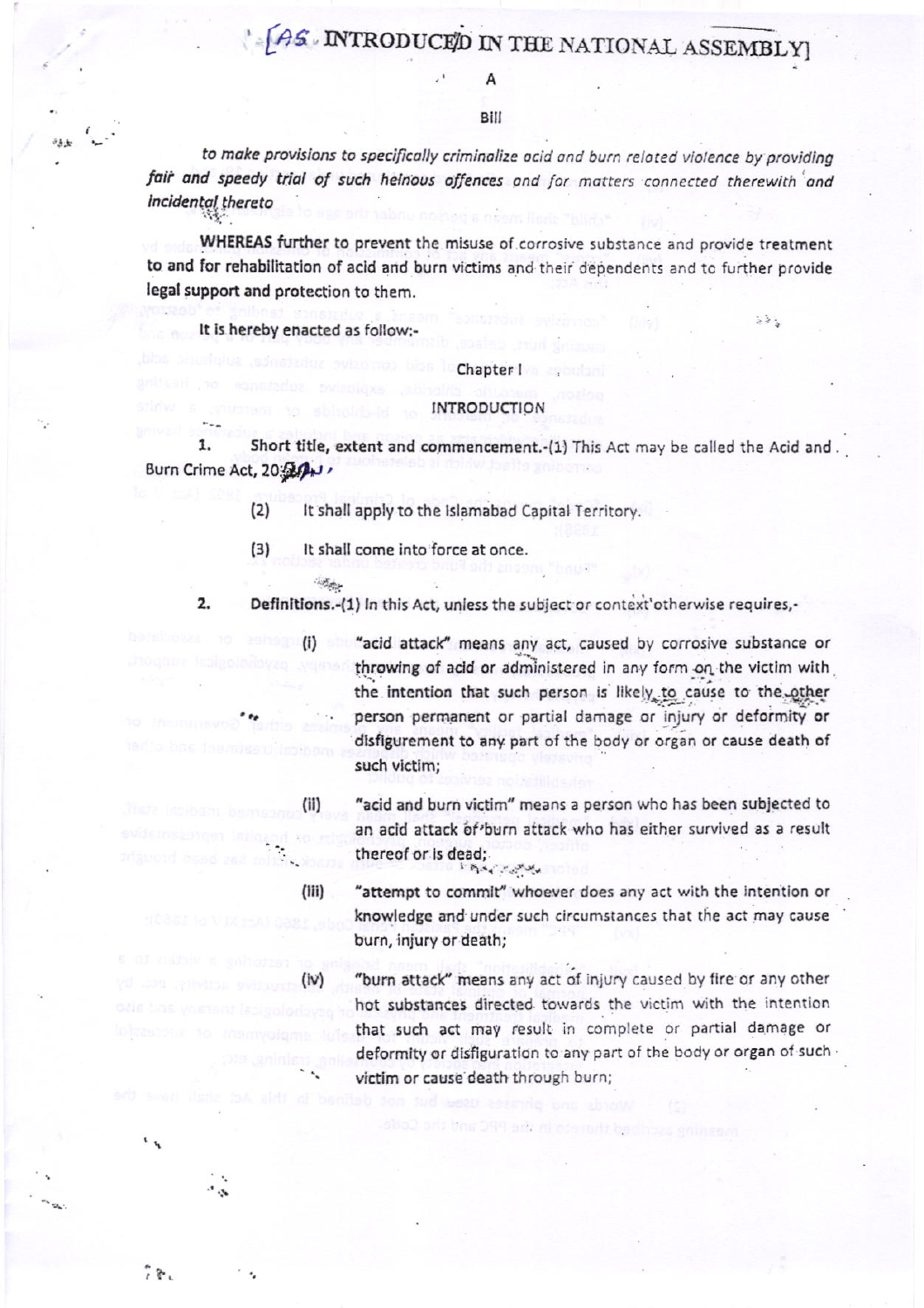- $(v)$ "Board" means the Board constituted under section 19; and
- $(vi)$ "child" shall mean a person under the age of eighteen years;
- $(vii)$ "crime" means any act of commission or omission punishable by this Act:
- "corrosive substance" means a substance tending to destroy,  $(viii)$ causing hurt, deface, dismember any body part of a person and includes every kind of acid corrosive substance, sulphuric acid, poison, mercuric chloride, explosive substance or heating substance, or mercuric or bi-chloride or mercury, a white crystalline which acts as poison and includes a substance having. corroding effect which is deleterious to human body.
- $(ix)$ "Code" means the Code of Criminal Procedure, 1898 (Act V of 1898);

"Fund" means the Fund created under section 22.

"Government" means the Federal Government;

- "medical -treatment" -shall include surgeries or associated procedures, nursing care, physiotherapy, psychological support,  $A = 1$ psychotherapy etc; with  $\mathcal{C}$
- $(xiii)$ "medical facility" means any premises either Government or privately operated which dispenses medical treatment and other rehabilitation services to public;
- "medical personnel" shall mean every concerned medical staff,  $(xiv)$ officer, doctor, surgeon, psychologist or hospital representative before whom acid attack or burn attack victim has been brought for treatment;

"PPC" means the Pakistan Penal Code, 1860 (Act XLV of 1860);  $(xv)$ 

 $(xvi)$ "rehabilitation" shall mean bringing or restoring a victim to a normal or optimal state of health, constructive activity, etc. by medical treatment and physical or psychological therapy and also to prepare such victim for useful employment or successful integration into society by counseling, training, etc;

 $(2)$ Words and phrases used but not defined in this Act shall have the meaning ascribed thereto in the PPC and the Code.

Ϋš

VS.

 $(x)$ <sub>25</sub>

(Xi

 $(xii)$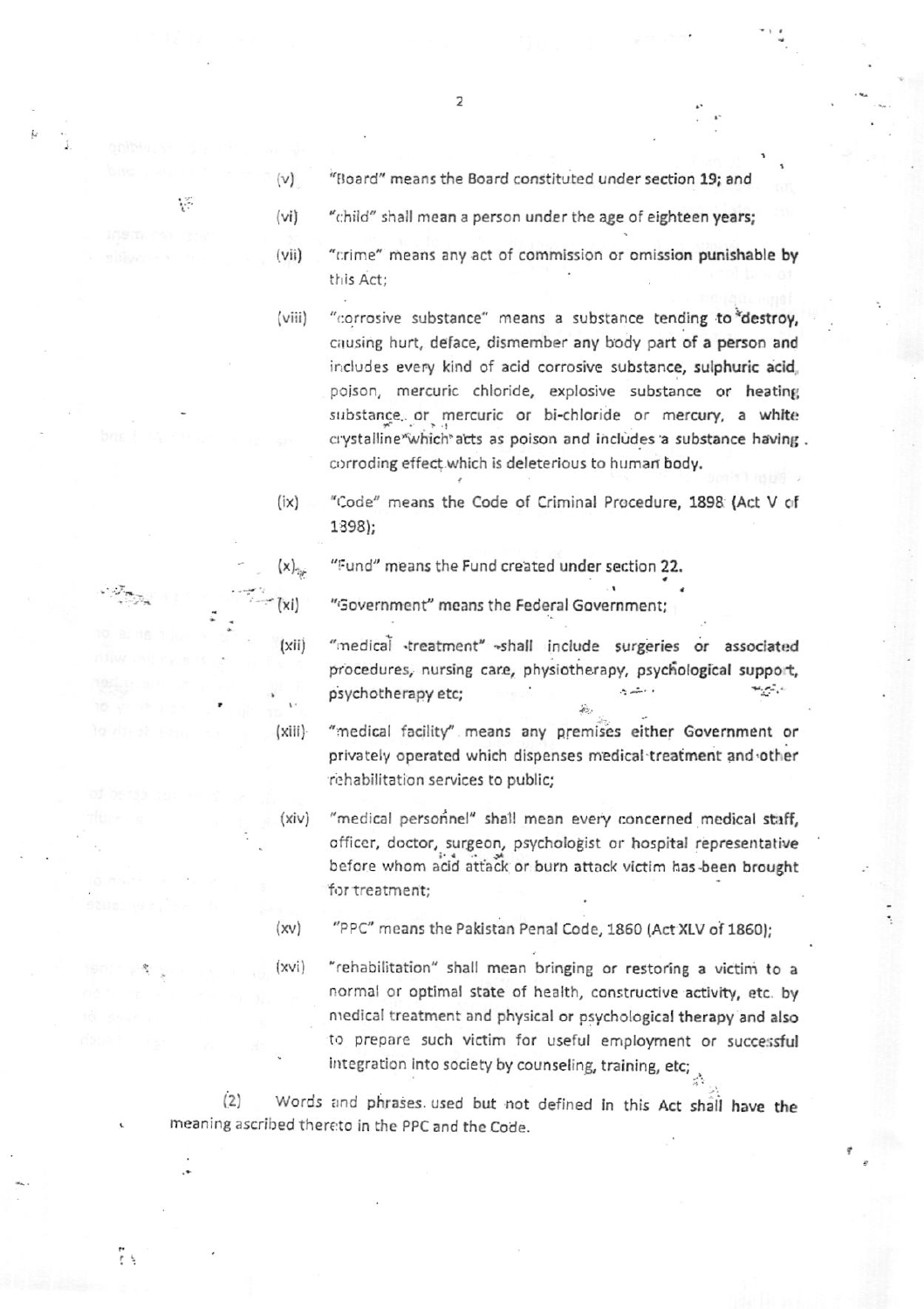3. Overriding effect.-(1) Without prejudice to the provisions of this Act, the provisions of the Code shall apply mutatis mutandis in respect of cases under this Act:

Provided that if it appears that the accused has committed a different offence under any other law he may, if the court is competent to try that offence, be awarded such punishment as may be prescribed.

 $(2)$ The Provisions of this Act shall have an overriding effect and shall be in addition to and not in derogation to any other law for the time being in force.

4. Application of certain laws.- Victims of acid attack or burn attack shall be deemed to be person with disability and entitled to benefits and all measures prescribed under The Disabled Person (Employment and Rehabilitation) Ordinance, 1981 (XL of 1981).

5. Criminal liabilities.- All offences committed under this Act shall be cognizable, non-compoundable and non-bailable.

## Chapter II

## Investigation, Trial and Appeal

Offence of acid attack or burn attack.- Whoever commits or attempts to commit an offence of acid or burn attack shall-

- $(i)$ if such act has resulted in death of any person, be punished with punishment of death; and
- $(ii)$ whoever intentionally causes hurt by acid and burn attack shall be punished with rigorous imprisonment for not more than seven years.  $\approx$

The court may, at any stage of the trial and on an 7. Jnterim relief.- (1) application by the victim, direct the Government to give interim monetary relief to the victim to meet the expenses incurred and losses suffered by him. Such relief may include, but is not limited to.-

 $(a)$ loss of earning:

 $\ddot{\cdot}$ 

75.

å.

 $(b)$ medical expenses; and

 $(c)$ damages on account of disfigurement or disability.

The Government shall give monetary relief to the victim within the period  $(2)$ specified in the order made in terms of sub-section (1) and in accordance with the terms thereof.

Such amount which has been paid by the Government or the employer, as the  $(3)$ case may be, shall be adjusted towards monetary relief payable by the convict as ordered in the final judgment or shall be recovered as arrears of land revenue.

3